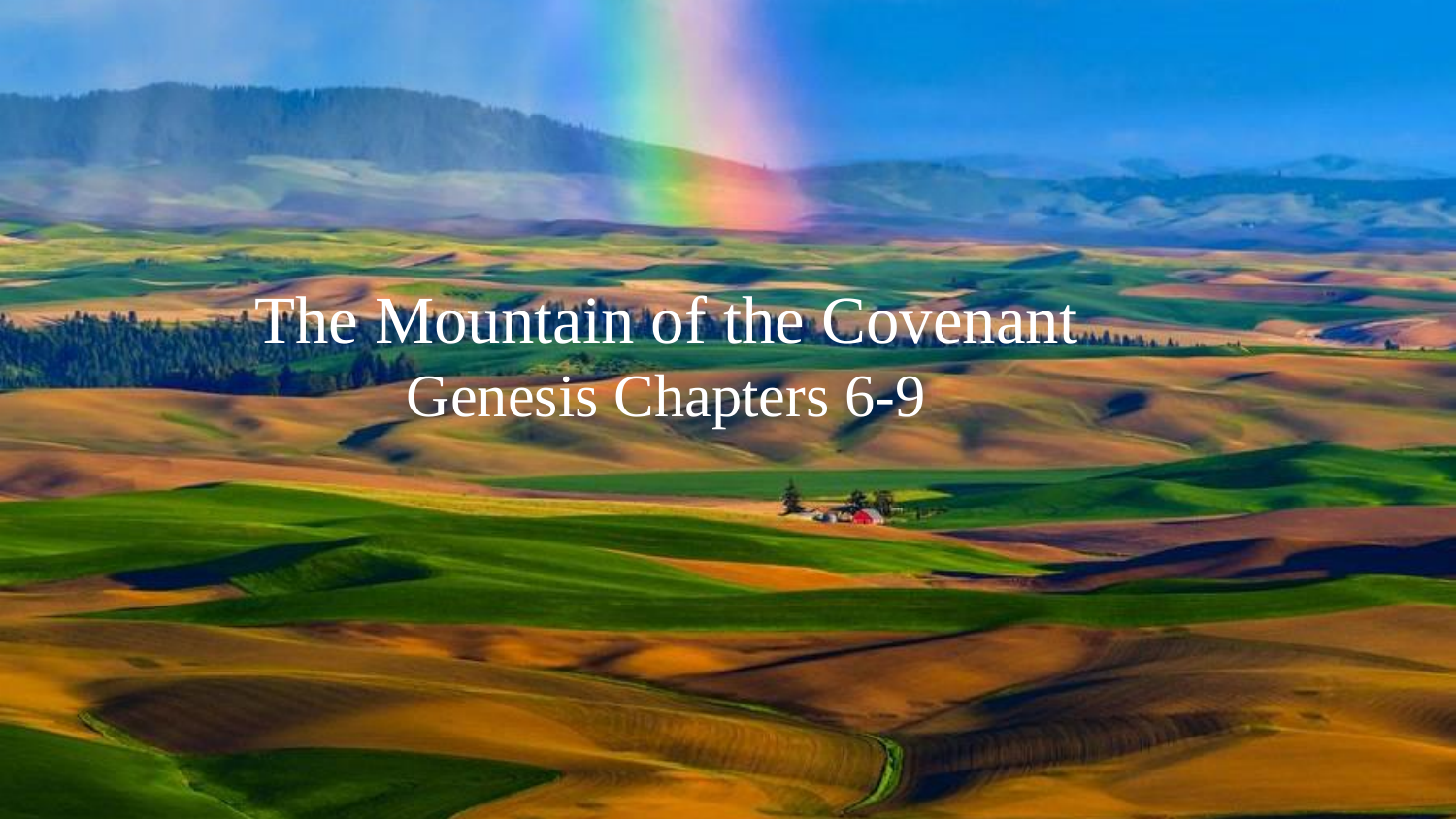## I. Introduction

Our faith is based on fact The four laws we need to understand to connect with God Law 1: God loves you and offers a wonderful plan for your life. Law 2. Man is sinful and separated from God.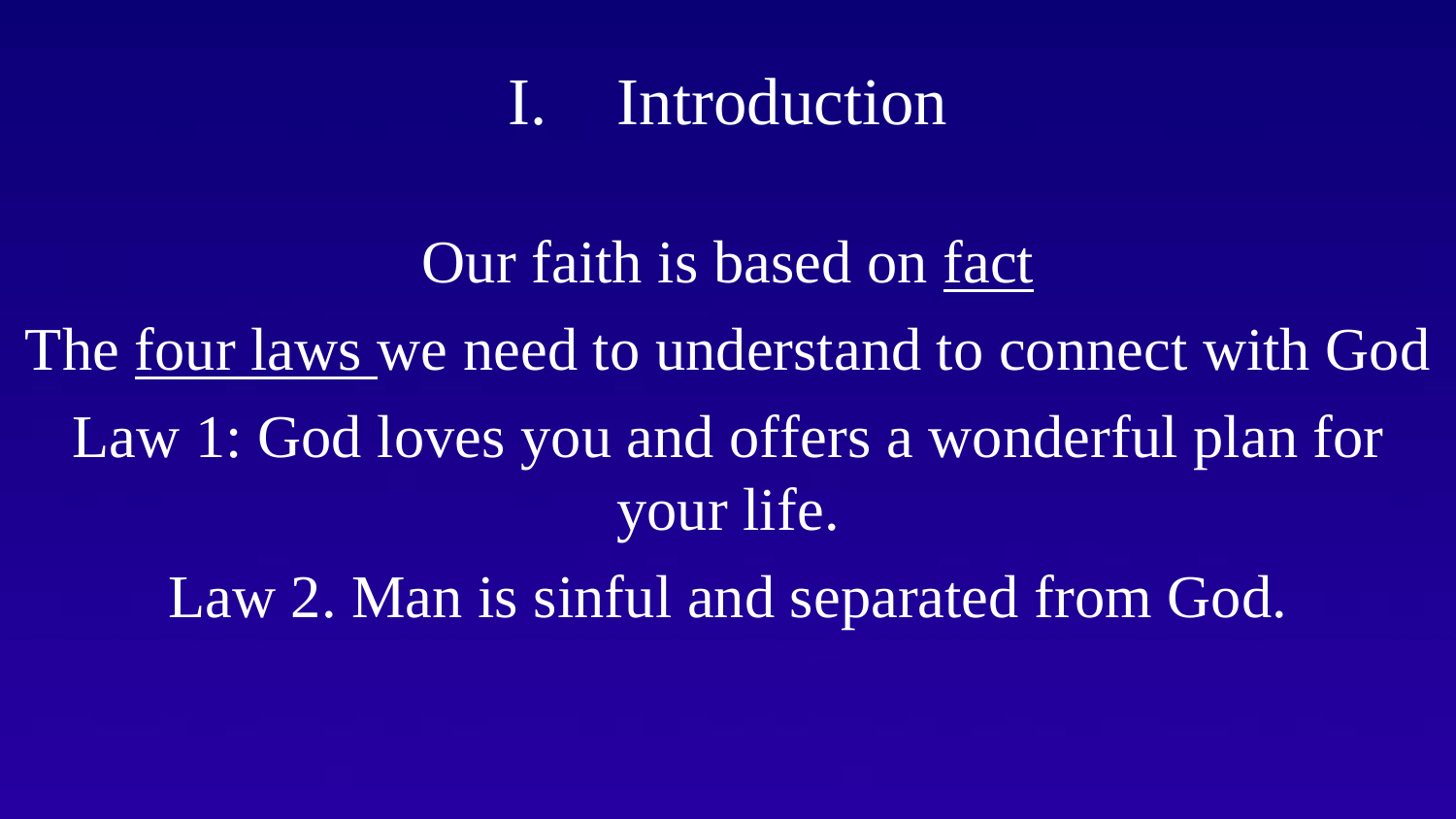## I. Introduction

Law 3. Through Him you can know and experience God's love and plan for your life.

Law 4. We must individually receive Jesus Christ as Savior and Lord; then we can know and experience God's love and plan for our lives.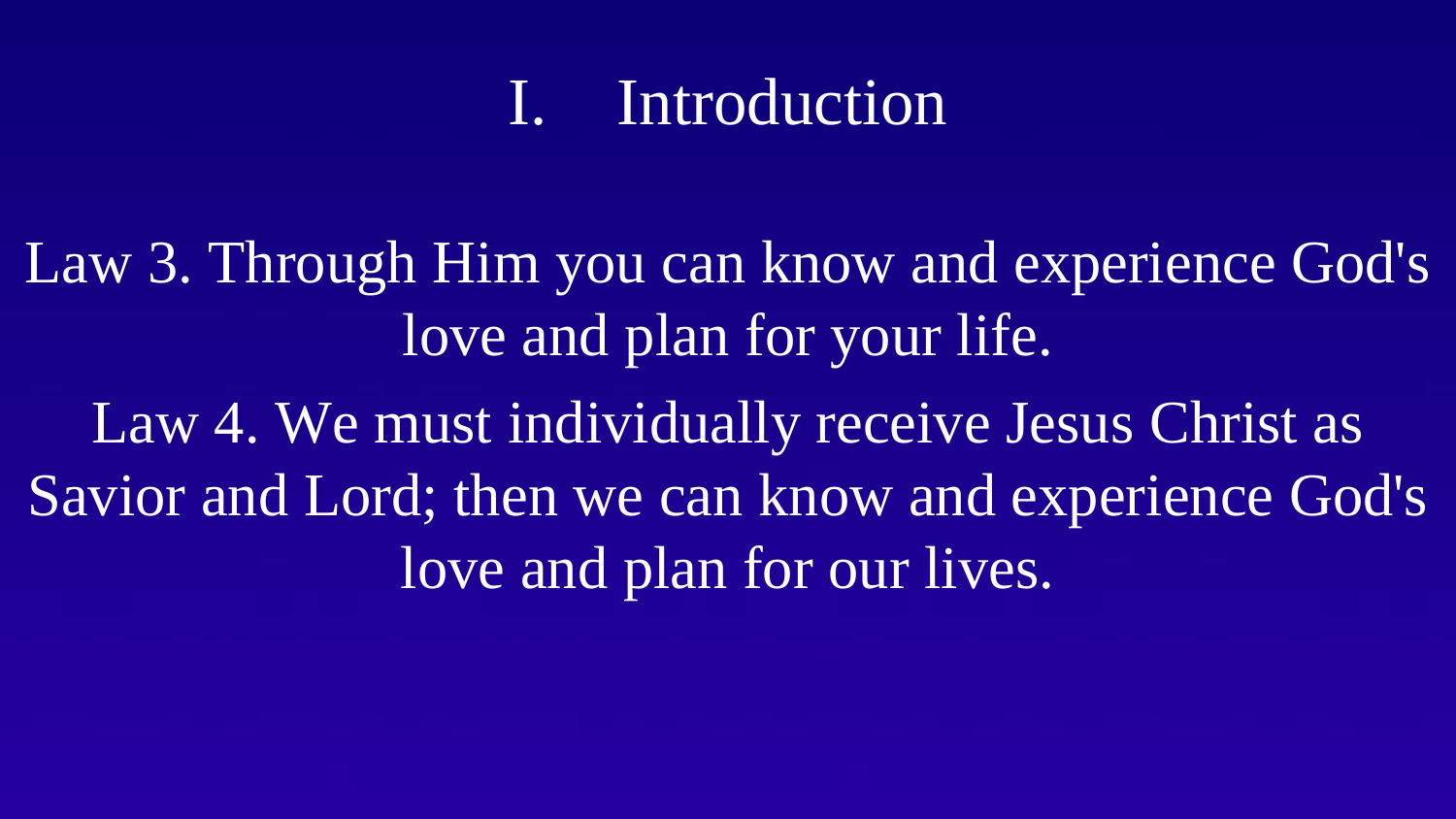## I. Introduction

The promise of God's Word, the Bible - not our feelings is our authority. The Christian lives by faith (trust) in the trustworthiness of God Himself and His Word.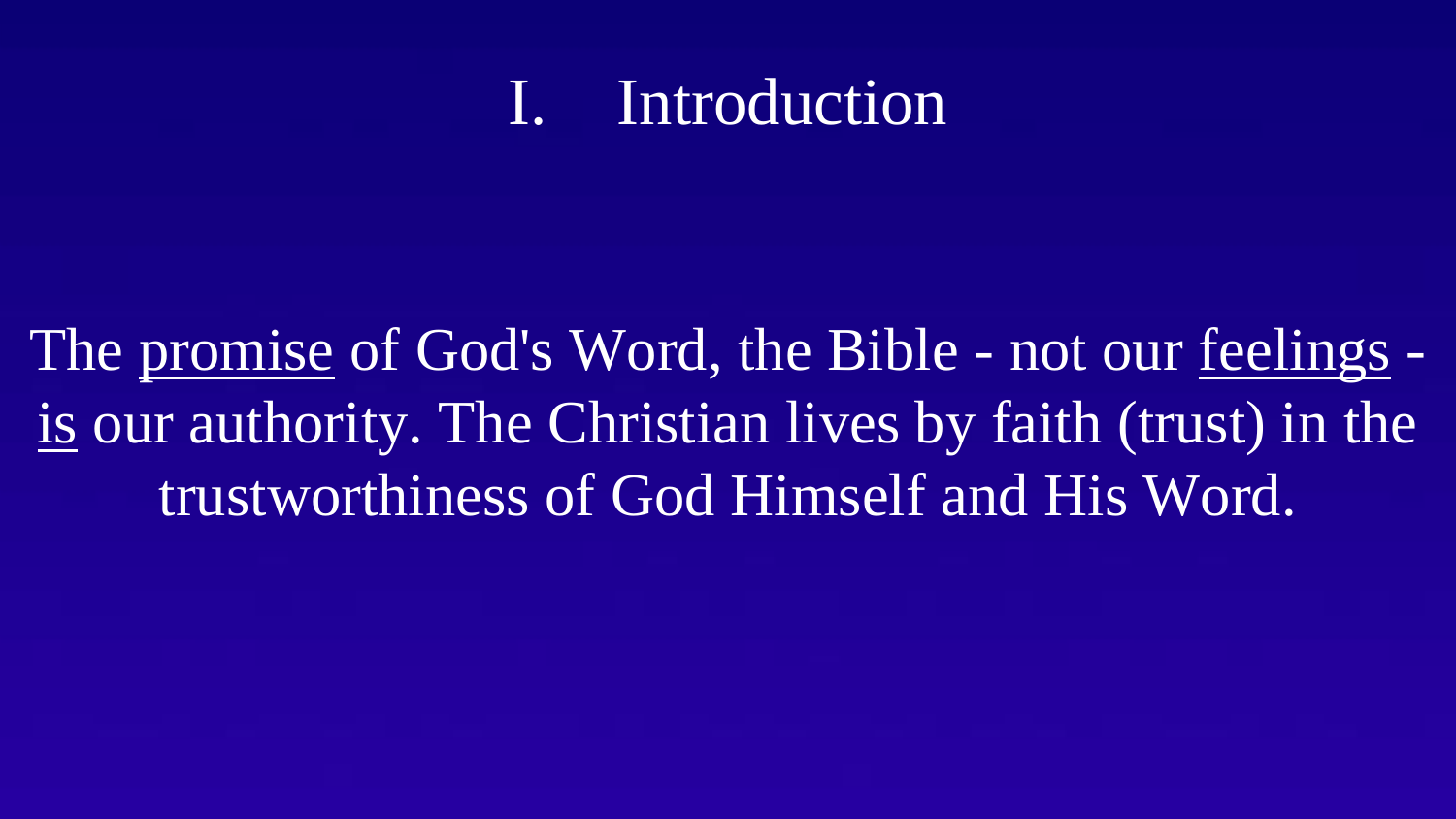### The Train Diagram

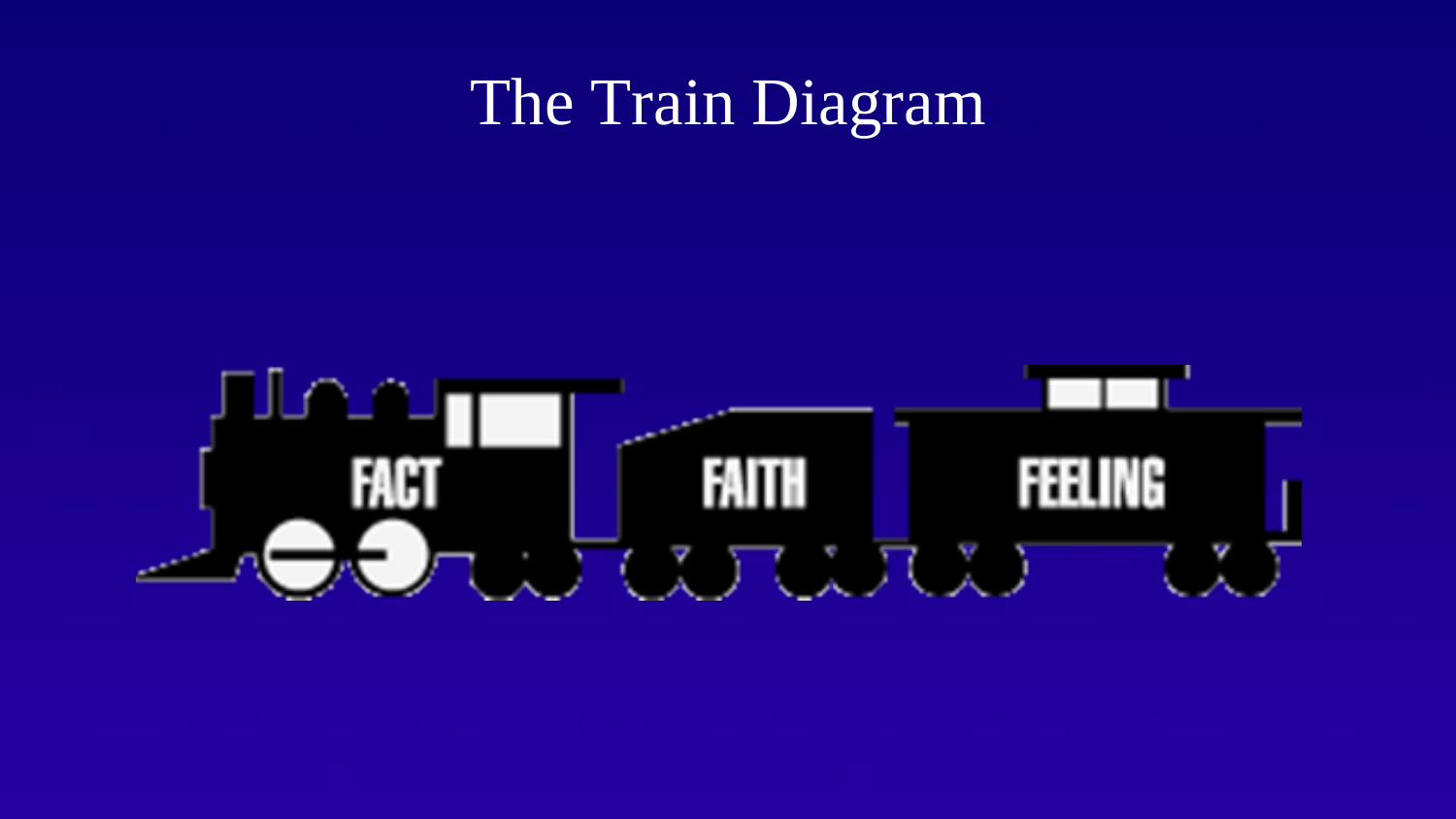## The Train Diagram

The train will run with or without the caboose. However, it would be useless to attempt to pull the train by the caboose. In the same way, we as Christians do not depend on feelings or emotions, but we place our faith (trust) in the trustworthiness of God and the promises of His Word.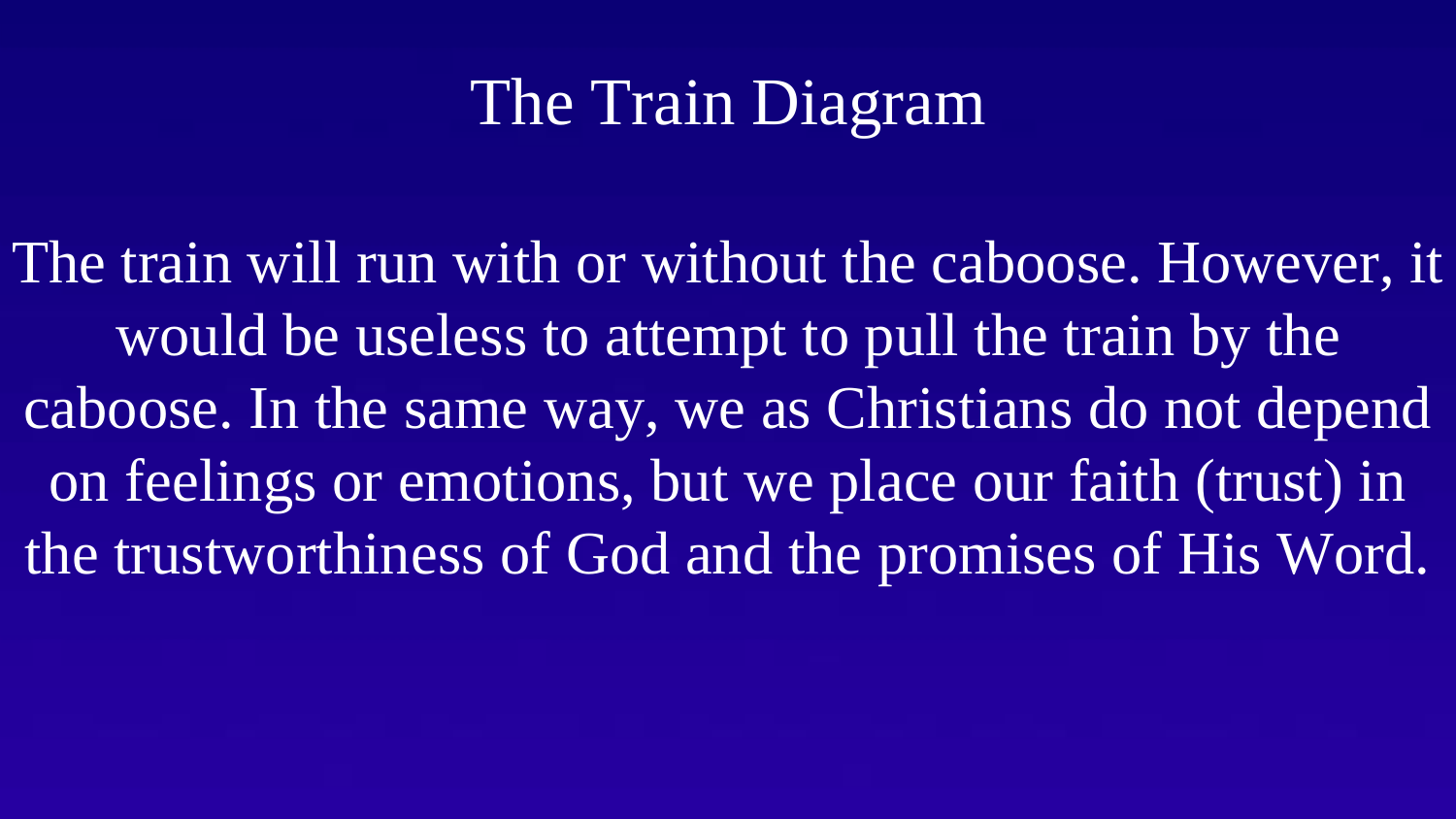### The Summary of Genesis 2,3,4,5

# birth, life, marriage, children, grandchildren, death. Moses wrote Genesis, Exodus, Leviticus, Numbers, and most of Deuteronomy.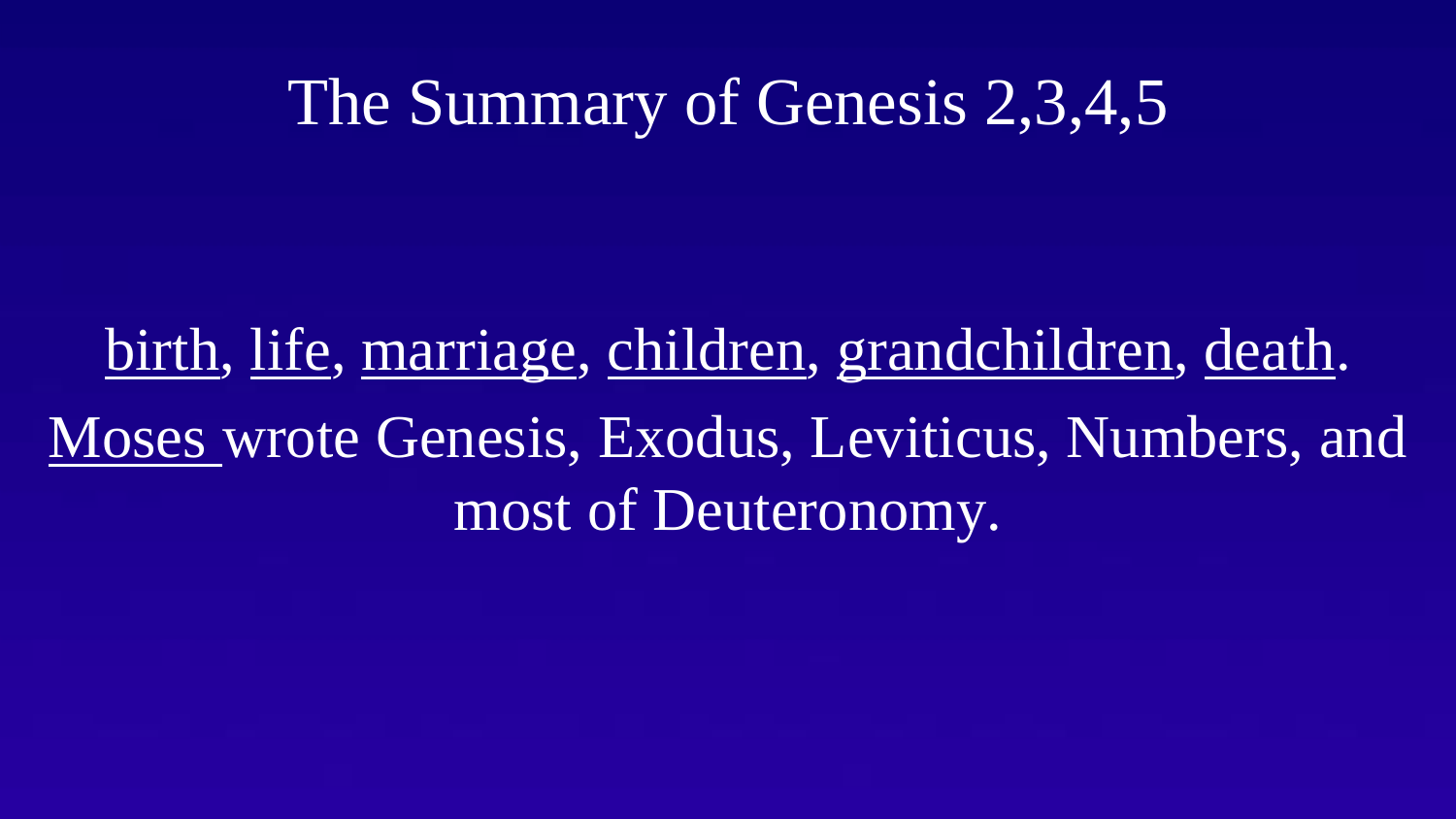## God destroys the earth with a flood

Seth represents the lineage of God-fearing people Cain represents the lineage of godless fleshly secular people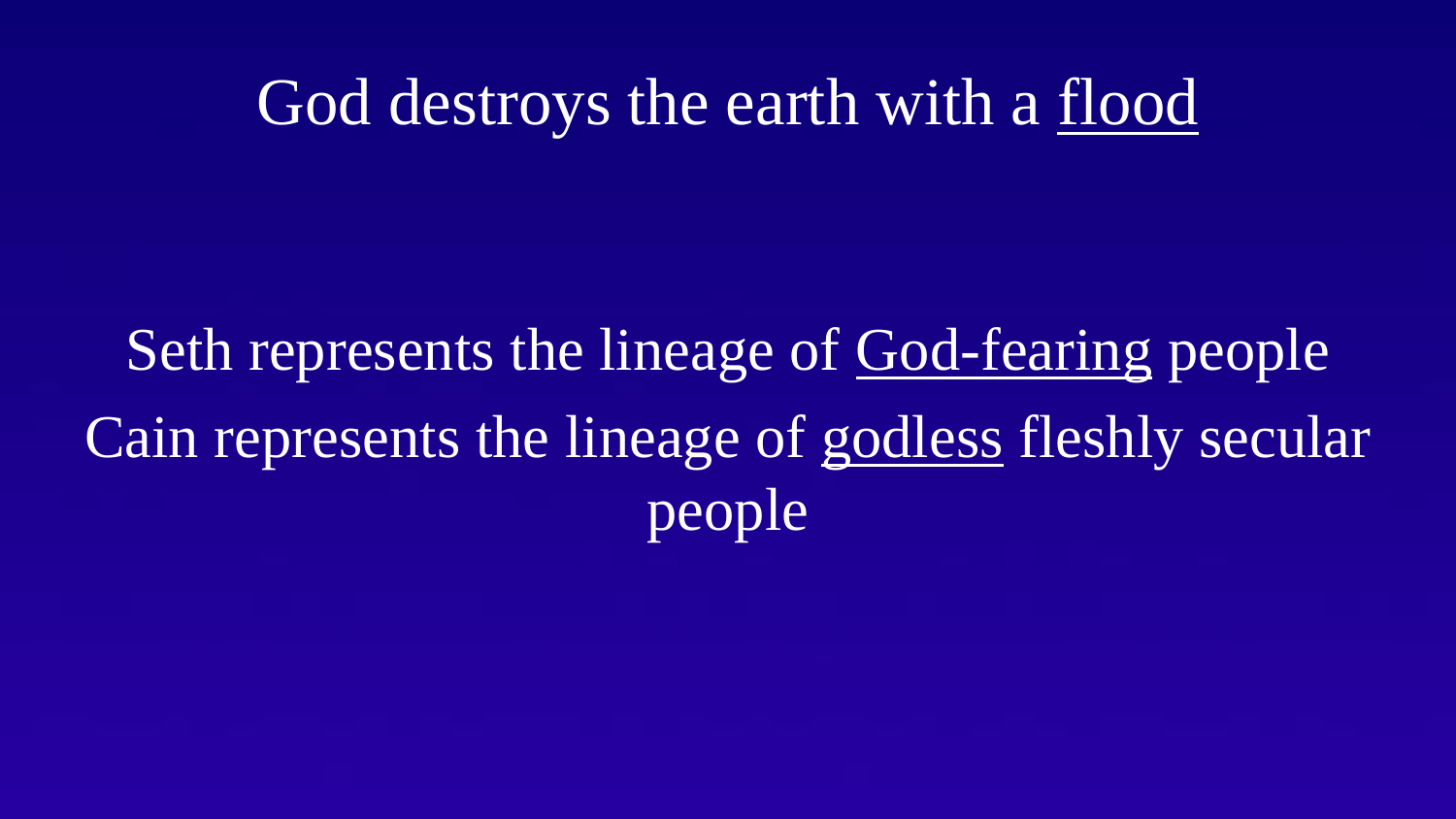## God destroys the earth with a flood

The Scriptures teaches the <u>unequally yoked</u> principle (II Corinthians 6:14 – "Be not unequally yoked together with unbelievers") It was God's mercy that destroyed Sodom and Gomorrah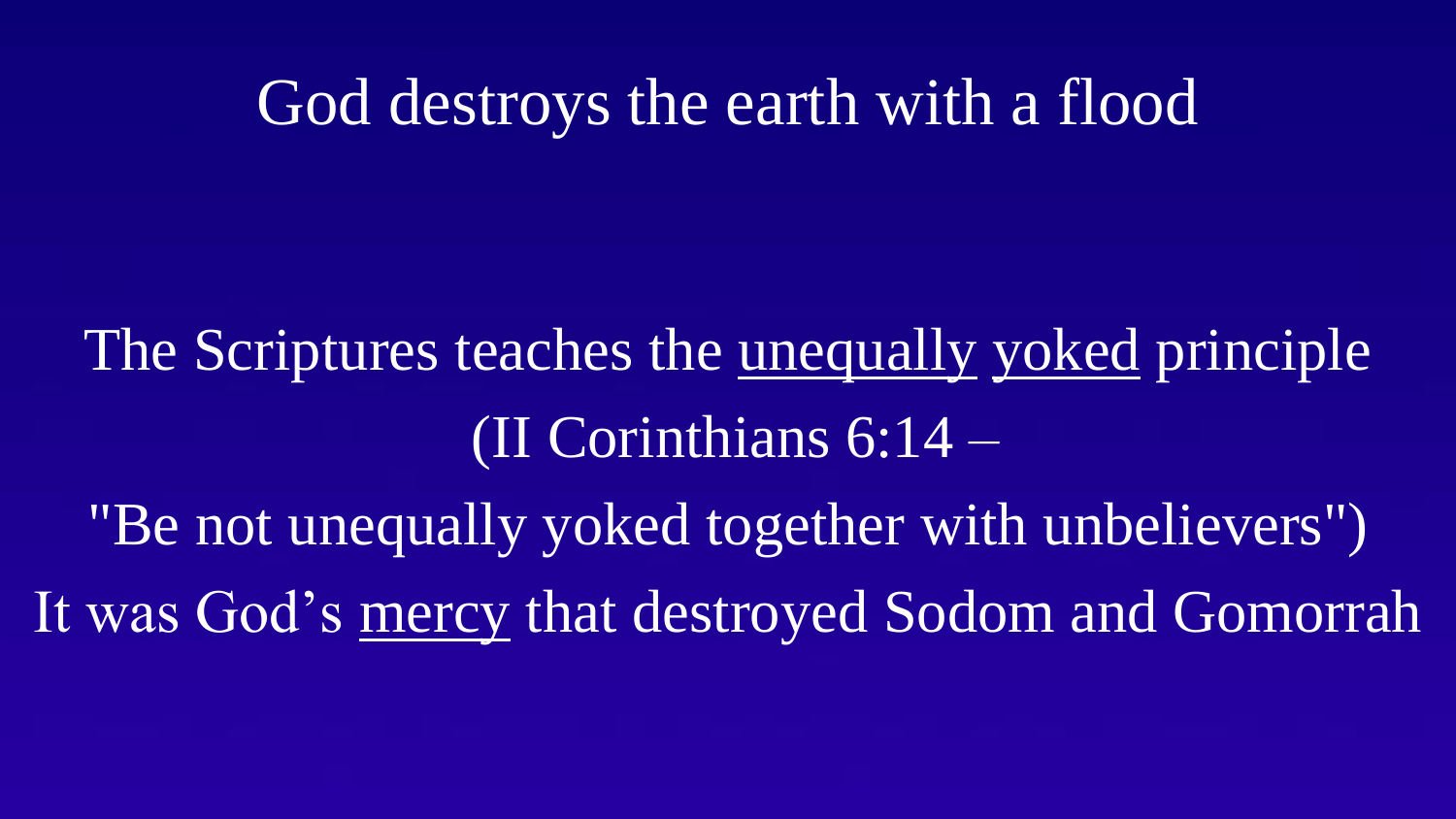1.Genesis 6:8-9: Noah found grace in the eyes of theLord-He walked with God

2.Genesis 6:13-14: Noah built a boat;450 feet long, 75 feet wide, 45 feet high

It took Noah 120 years to build the boat

The boat was a witness of Noah to the unrighteous people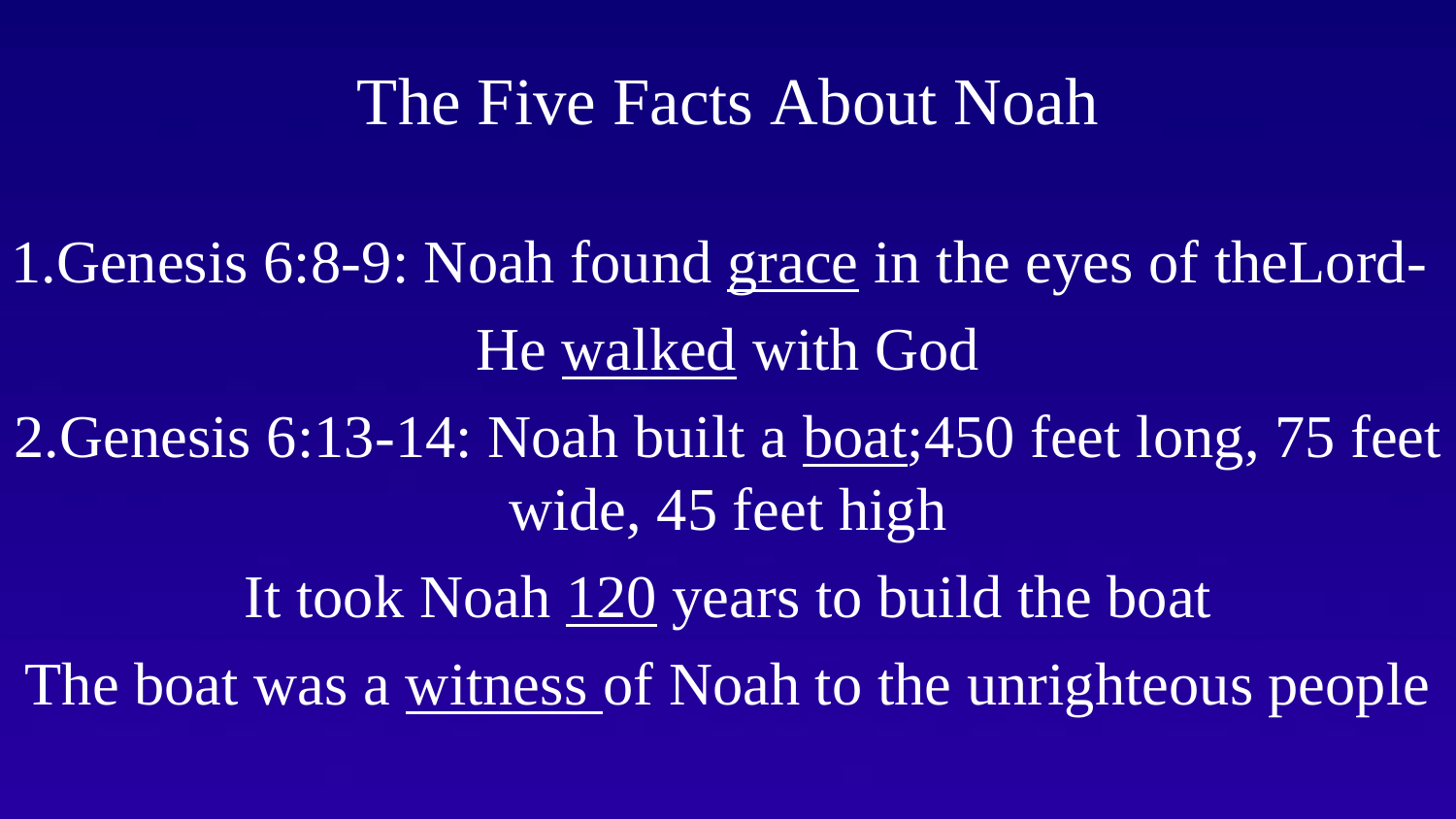3. Genesis 7:1: Noah got in the boat Noah and his family were in the boat 7 days before it started to rain

The flood lasted one year and 17 days The Hebrew word, remembered, means to renew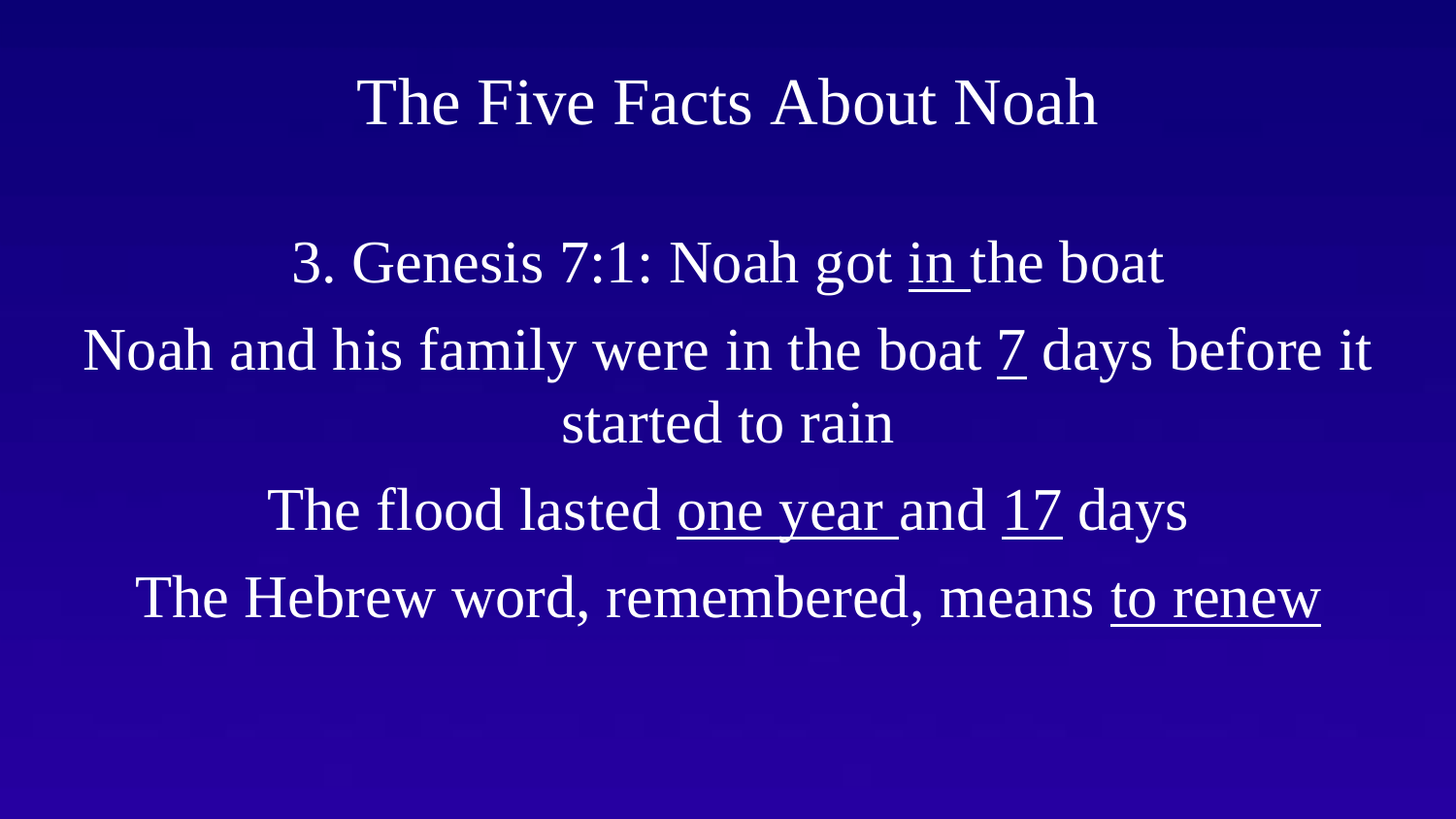4. Genesis 8:15: God spoke to Noah saying get out of the boat

The first thing Noah did was to build an altar, the first altar built in all the Bible

God told Noah he didn't need the boat anymore

The boat rested on top of a mountain, Mt Ararat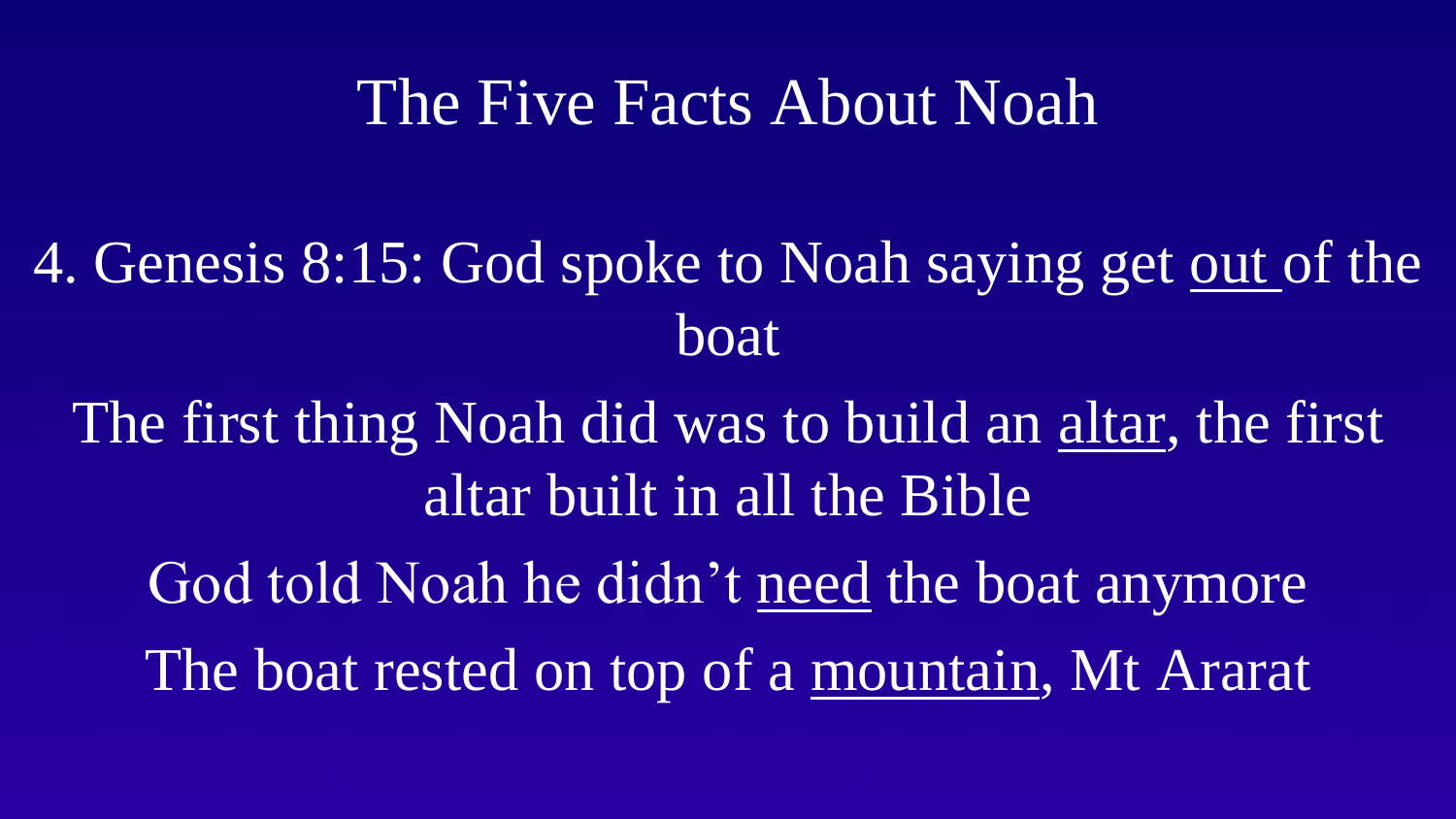# 5. A Covenant is made God remembered His covenant by placing a rainbow in the sky The rainbow reminds us that God keeps His promises